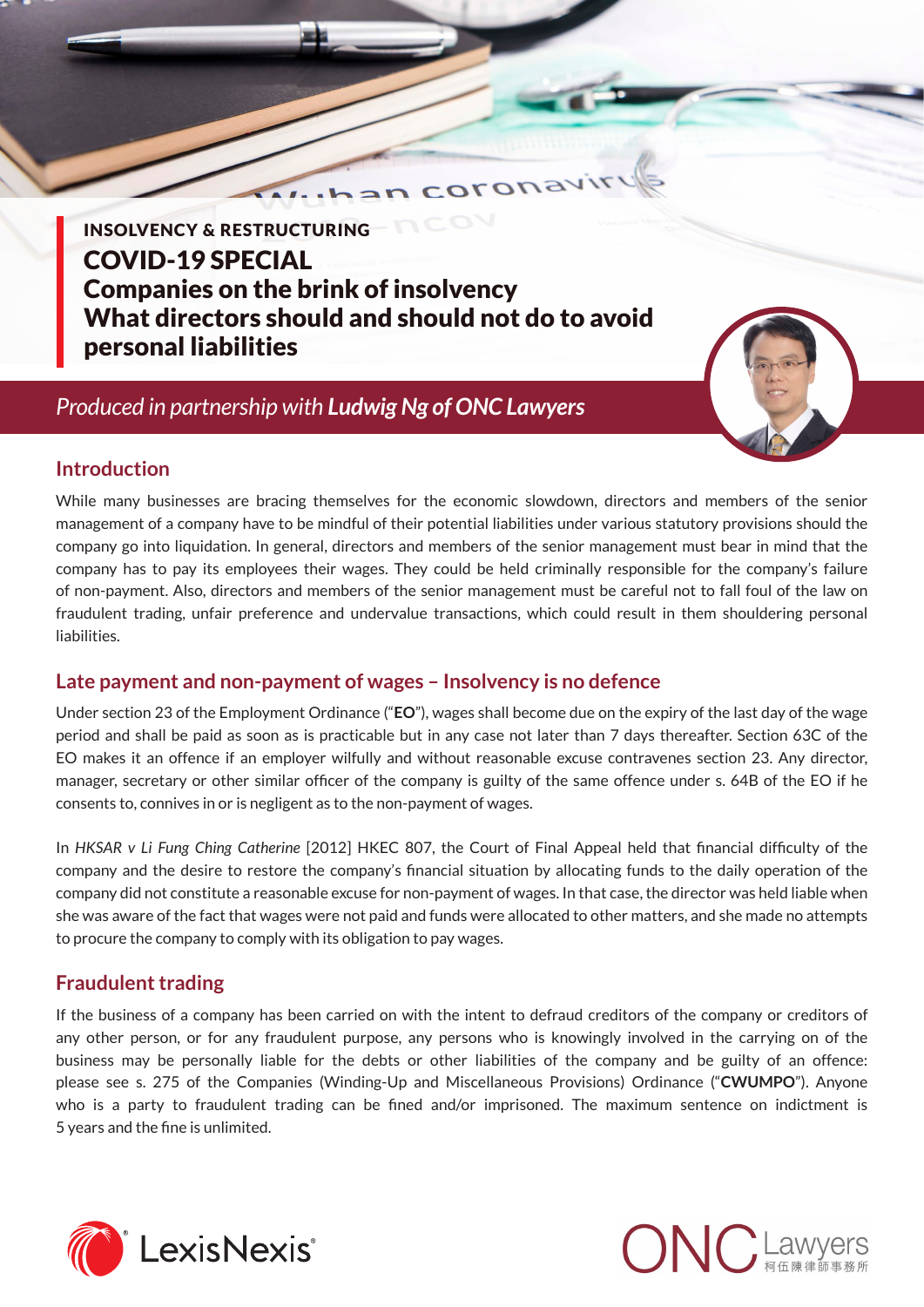In *Aktieselskabet Dansk Skibsfinansiering v Robert Brothers* [2000] 1 HKLDR 568, the Court of Final Appeal held that whether the person carrying on the business was fraudulent was subjective in the sense that he must personally have been dishonest, and dishonesty in turn must depend upon an assessment of all the facts. "Dishonesty" in this context does not necessarily mean moral deprivation. A director who borrows money or order goods for the company knowing that there is no reasonable prospect to pay the debts when incurred would be regarded as dishonest.

Therefore, where it is clear that there is no reasonable prospect to repay the creditors, it is advisable that the directors and members of the senior management should not procure the company to take on new loans or enter into new contracts for goods/services. Otherwise, the director could be personally liable for such debts. In a serious case of default, the director could even incur criminal liability (see s.275(3), CWUMPO).

#### **Unfair preference and undervalue transactions**

A company gives an unfair preference to a person if (i) the company is going into insolvent liquidation; (ii) that person is one of the company's creditor, or a surety or a guarantor of the company's debts or liabilities; (iii) that person is put in a better position than other creditors as a result; and (iv) the company has the desire to put that person in a better position: see ss. 266 and 266A of the CWUMPO. The unfair preferences given are voidable if they fall within the period as stipulated by section 266B of the CWUMPO – 6 months ending with the day of the commencement of winding up in case where the person is not associated with the company and 2 years in case where the person is associated with the company. Importantly for the directors, they could be held personally liable for procuring unfair preferences transactions and responsible for restoring the company to the position it would otherwise have been in.

In *Living the Link Pte Ltd v Tan Lay Tin Tina* [2016] SGHC 67, the High Court of Singapore held that a finding of unfair preference would inevitably lead to the conclusion that the director had breached his fiduciary duty to take into account creditors' interests when a company is insolvent or nearly insolvency. The Court referred to the English Court of Appeal's decision in *Liquidator of West Merica Safetywear Ltd v Dodd and another* (1988) BCC 30 in which a director was made personally liable for procuring the unfair preference. More importantly, even if the "early repayment" falls outside the ambit of the statutory unfair preference period (e.g. made more than 6 months before winding up to non-associates), the director could still be liable for breach of fiduciary duty if he or she was aware of the insolvency of the company at the relevant time. This has been confirmed by the Court of Final Appeal in *Moulin Global Eyecare v Olivia Lee* (2014) 17 HKCFAR 466. Furthermore, directors should be aware that the desire to put a person receiving the unfair preference in a better position will be presumed if that person is associated with the company (s. 266(5), CWUMPO), and a director is a person associated with the company. In The *Official Receiver v James Conrad Louey and another* [2006] HKCFI 1384, the presumption was so strong that the director who had made a substantial loan to the company was held to be liable for unfair preference when he repaid himself a relatively small sum, and he was disqualified as a director for 3 years.

By the same token, it is possible that a director will be held personally liable for undervalue transactions. Undervalue transactions are those (i) that take place when the company goes into liquidation; (ii) that company makes a gift or enters into a transaction for a consideration that is significantly less in value than that provided by the company (ss. 265D and 265E, CWUMPO). Those transactions are voidable if they fall within the period of 5 years ending with the day of the presentation of the winding up petition (s. 266B of the CWUMPO). The only defence is that the company entered into the transaction in good faith and for the purpose of carrying on its business, and there were reasonable grounds for believing that the transaction would benefit the company.

#### **What directors should do to avoid personal liability**

It should be noted that the above is not an exhaustive list of scenarios for directors to incur personal liabilities. The Hong Kong economy is facing unprecedented challenges at the moment. While working hard to overcome the